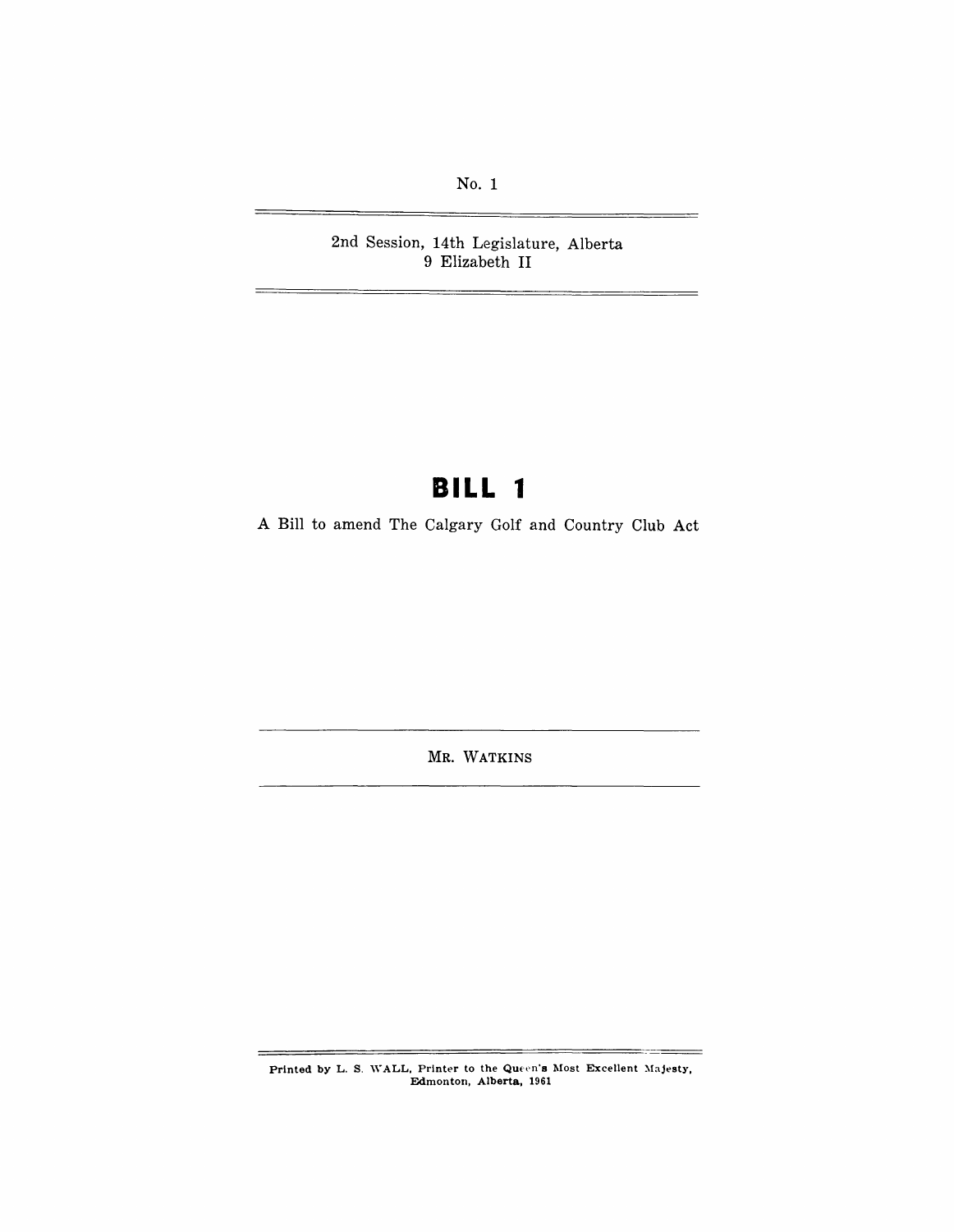### **BILL**

#### No.1 of 1961

#### An Act to amend The Calgary Golf and Country Club Act

#### *(Assented to* , 1961)

Preamble WHEREAS a petition has been presented praying for the amendment of an Act to incorporate the Calgary Golf and Country Club, being chapter 36 of the Statutes of Alberta, 1910, (Second Session), as therein set forth, and it is expedient to grant the prayer of the said petition;

> Therefore, Her Majesty, by and with the advice and consent of the Legislative Assembly of the Province of Alberta, enacts as follows:

Short title **1.** This Act may be cited as *"The Calgary Golf and Country Club Amendment Act, 1961".* 

> *2. The Calgary Golf and Courdry Club Act,* being chapter 36 of the Statutes of Alberta, 1910 (Second Session) is hereby amended.

Section 2 amended

**3.** Section 2 is amended

- (a) by renumbering the first paragraph thereof as subsection (1),
- (b) by adding at the end of the renumbered subsection (1) the following:

"and providing for the assessment, cancellation, redemption and reissue of shares of its capital stock."

(c) by renumbering the remainder of section 2 as subsection (2) so that the section shall now read as follows:

**2.** (1) The members of the corporation shall have the sole power to frame a constitution and to make by-laws, rules and regulations for the management of the affairs of the corporation, including the regulating of the allotment and price of stock, making calls thereon, the payment thereof, and the issue and registration of certificates of stock and forfeiture of stock for nonpayment, the disposal of forfeited stock and of the proceeds thereof and the transfer of stock, the declaration and payment of dividends, regulating the issue of the club shares of stock and fixing the qualifications of persons who shall be competent to hold the same,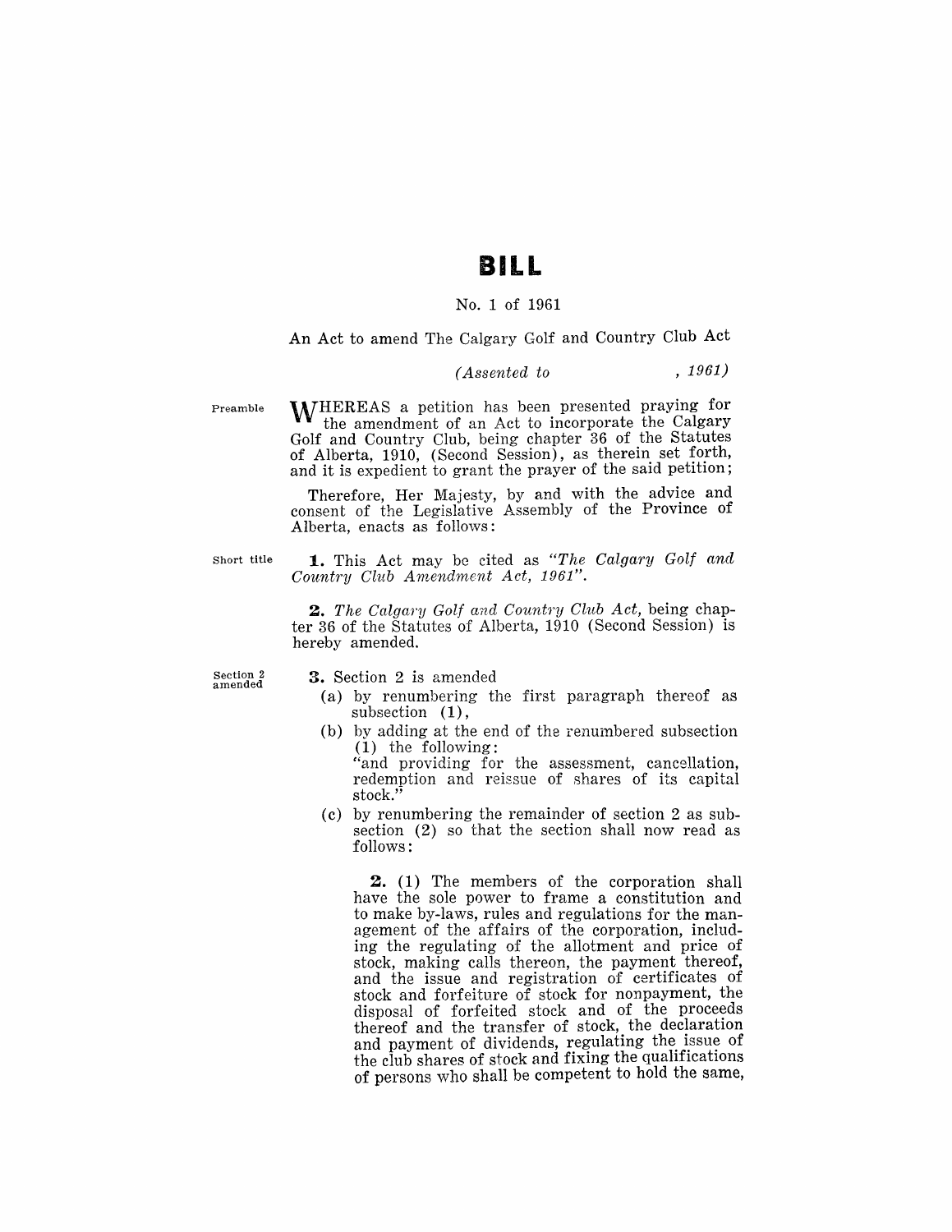the manner in which the same shall be held and formalities requisite to a valid transfer thereof and the persons to whom they may be transferred, (and providing for the assessment, cancellation, redemption and reissue of shares of its capital stock) .

(2) The constitution, rules, by-laws and regulations of the corporation shall be formulated at a general meeting thereof called for that purpose and of which at least ten days' notice shall be given by public advertisement or otherwise to all the members thereof, and the constitution, rules, by-laws and regulations then adopted shall, subject to the approval of the Attorney General, have full force and effect in so far as the same shall not be inconsistent with the laws in force in the Province of Alberta and the provisions of this Act, provided always that the said corporation may from time to time alter. repeal and change such constitution, rules and regulations in the manner herein provided.

4. Section 4 is amended

Section 4 amended

(a) by renumbering the section as subsection (1), (b) by adding immediately after the renumbered subsection  $(1)$  the following:

(2) Sections 48 to 51 of *The Companies Act,*  Revised Statutes of Alberta, 1955, chapter 53, apply to the corporation, *mutandis mutandis.* 

so that the section shall now read as follows:

4. (1) The said corporation shall have a capital of  $$50,000$  divided into  $1,000$  shares of \$50 each, and only those holding at least one share in the said corporation shall be a member of the said corporation in full standing. Such shares shall and are hereby vested in the several persons to whom they shall be allotted, their legal representatives and assigns, subject to the provisions of this Act, and the rules and regulations of the corporation, provided, however, that the said club may by their rules and regulations allow others to become members with restricted privileges on such conditions as they think fit.

«2) Sections 48 to 51 of *The Companies Act,* Revised Statutes of Alberta, 1955, chapter 53, apply to the corporation, *mutatis mutandis.)* 

5. This Act comes into force on the day upon which Coming it is assented to.